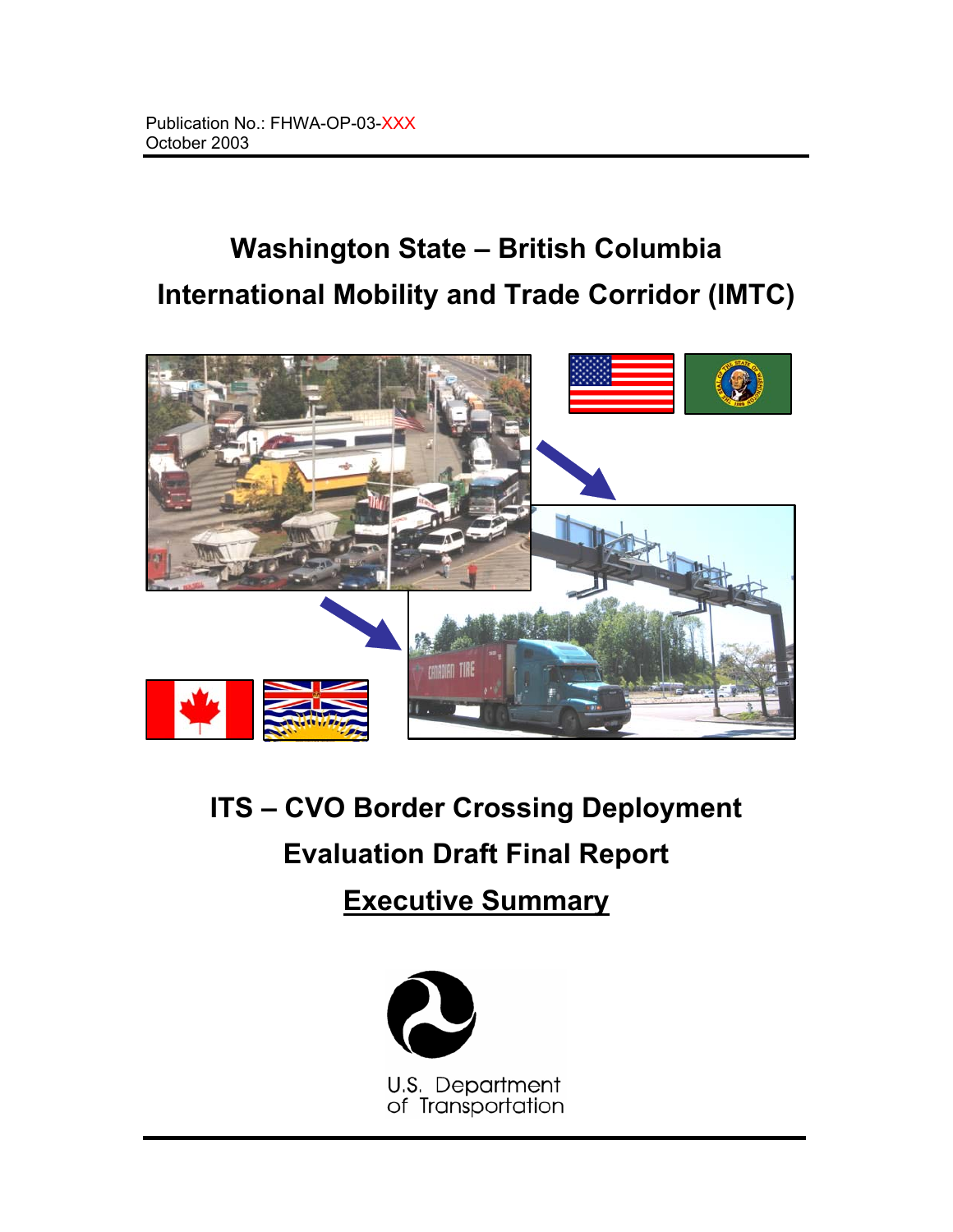#### QUALITY ASSURANCE STATEMENT

The Federal Highway Administration provides high-quality information to serve Government, industry, and the public in a manner that promotes public understanding. Standards and policies are used to ensure and maximize the quality, objectivity, utility, and integrity of its information. FHWA periodically reviews quality issues and adjusts its programs and processes to ensure continuous quality improvement.

#### COMMENT NOTICE

Comments on this report may be provided to SAIC by email, fax, or mail, addressed to:

Mark Jensen Science Applications International Corporation 2715 Southview Avenue Arroyo Grande, CA 93420 805-473-2471 (phone) 805-456-3961 (fax) jensenm@saic.com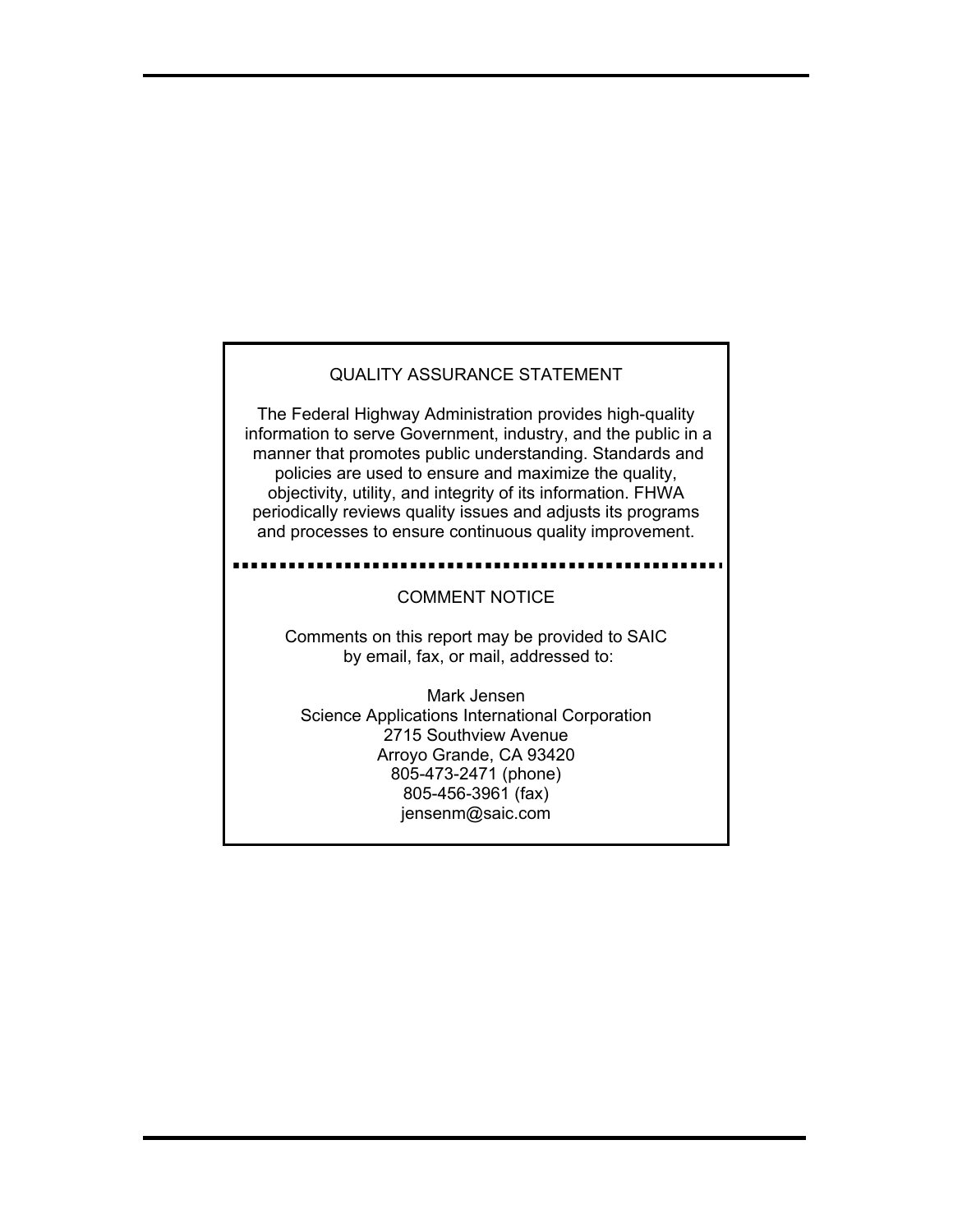### **FREIGHT & ITS WEB RESOURCES**

USDOT ITS Joint Program Office: http://www.its.dot.gov

FHWA Office of Freight Management and Operations http://ops.fhwa.dot.gov/freight/

USDOT Office of Intermodalism http://www.dot.gov/intermodal/freight.html

ITS Cooperative Deployment Network (ICDN): http://www.nawgits.com/jpo/icdn.html

ITS Electronic Document Library (EDL): http://www.its.fhwa.dot.gov/cyberdocs/welcome.htm

## **USDOT ITS Joint Program Office FHWA Office of Freight Management and Operations USDOT Office of Intermodalism (OST)**



U.S. Department of Transportation Federal Highway Administration Operations Unit 400 7th Street, S.W., HOP Washington, DC 20590 Toll-Free "Help Line" (866) 367-7487

**PUBLICATION NO. FHWA-OP-03-XXX................. EDL DOCUMENT NUMBER XXXX**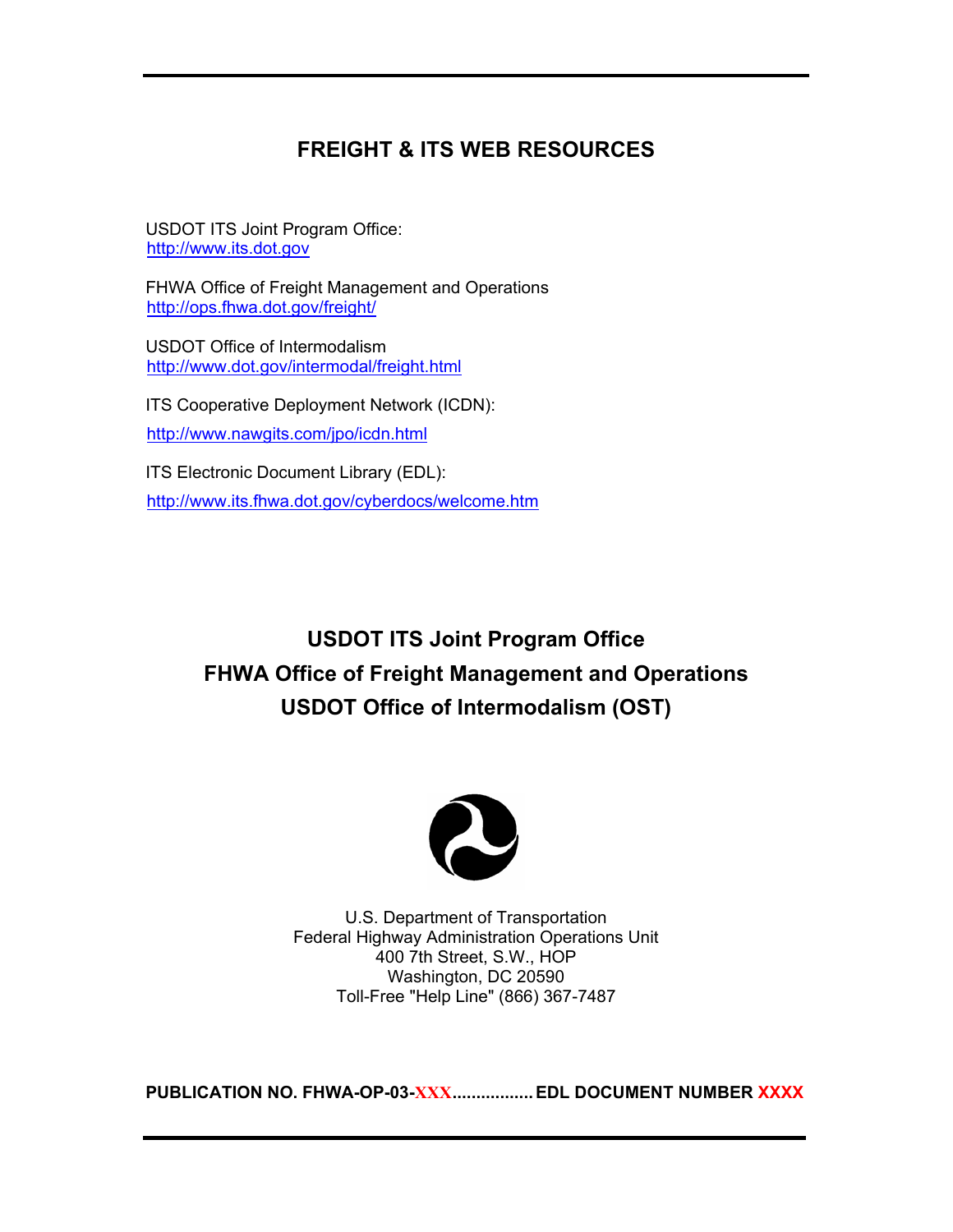| 1. Report No.                                                                             |                                                   | 2. Government Accession No.                                                                         | 3. Recipient's Catalog No.      |  |  |
|-------------------------------------------------------------------------------------------|---------------------------------------------------|-----------------------------------------------------------------------------------------------------|---------------------------------|--|--|
| FHWA-OP-03-XXX                                                                            |                                                   |                                                                                                     |                                 |  |  |
| 4. Title and Subtitle                                                                     | Washington State - British Columbia International |                                                                                                     | 5. Report Date                  |  |  |
|                                                                                           | <b>Executive Summary</b>                          | Mobility and Trade Corridor (IMTC) ITS-CVO Border<br>Crossing Deployment Evaluation Final Report -- | October 2003                    |  |  |
|                                                                                           |                                                   |                                                                                                     | 6. Performing Organization Code |  |  |
| 7. Authors                                                                                |                                                   | 8. Performing Organization Report                                                                   |                                 |  |  |
| M. Jensen (SAIC), E. Wik (SAIC), Chris Hoff (TSi), D. Stock (SAIC), C. Mitchell<br>(SAIC) |                                                   | No.                                                                                                 |                                 |  |  |
|                                                                                           |                                                   |                                                                                                     |                                 |  |  |
| 9. Performing Organization Name and Address                                               |                                                   | 10. Work Unit No. (TRAIS)                                                                           |                                 |  |  |
| Science Applications International Corporation (SAIC)                                     |                                                   |                                                                                                     |                                 |  |  |
| 2715 Southview Avenue                                                                     |                                                   | 11. Contract or Grant No.                                                                           |                                 |  |  |
| Arroyo Grande, CA 93420                                                                   |                                                   |                                                                                                     | DTFH61-96-C-00098; Task 9827    |  |  |
| 12. Sponsoring Agency Name and Address                                                    |                                                   | 13. Type of Report and Period                                                                       |                                 |  |  |
| United States Department of Transportation                                                |                                                   | Covered                                                                                             |                                 |  |  |
| ITS Joint Program Office, HVH-1                                                           |                                                   |                                                                                                     |                                 |  |  |
| 400 7th Street SW                                                                         |                                                   |                                                                                                     | 14. Sponsoring Agency Code      |  |  |
| Washington, DC 20590                                                                      |                                                   |                                                                                                     | HOIT-1                          |  |  |
| 15. Supplementary Notes                                                                   |                                                   |                                                                                                     |                                 |  |  |
| Mr. Mike Onder (Task Manager); Dr. Joseph I. Peters (COTR)                                |                                                   |                                                                                                     |                                 |  |  |

#### **16. Abstract**

The Washington State – British Columbia International Mobility and Trade Corridor (IMTC) ITS-CVO Border Crossing Deployment is allowing for the completion of a bi-national freight border crossing ITS system at the border, and is a followon effort to a multiyear border freight ITS deployment program funded by WSDOT, FHWA, and Transport Canada. However, while the ITS systems have now been fully deployed under this system, the physical infrastructure (i.e., additional lanes and revamped customs booth areas) on both sides that would allow for expedited clearance and travel time reductions to occur are still awaiting final funding decisions by WSDOT and Transport Canada. Therefore, it is not yet possible to measure the benefits of this system, since ITS-equipped trucks continue to have to wait in the same lanes and lines as non-ITS trucks.

Based on this context, the SAIC-TranSys bi-national evaluation team, with the support of the FHWA Office of Freight Management and Operations and the ITS-JPO, decided in early 2002 to focus this evaluation effort on modeling the corridor benefits associated with future ITS dedicated truck lanes on both sides of the border, as well as associated trade and regulator benefits including weigh-in-motion data sharing and elimination of broker visits through enhanced systems. Here, the primary objective of this evaluation was to quantify, as much as possible, the relevant benefits and costs associated with the dedicated ITS truck lanes and associated corridor freight systems to IMTC stakeholders, and provide valuable data inputs and insight for future border crossing/corridor ITS technology programs.

Based on the significant benefits and benefit-cost ratios, especially for the motor industry, that are highlighted in this Executive Summary, it is intended that the results of this report may serve as an input to the United States and Canadian effort to finalize funding for the infrastructure portions of the Dedicated ITS Truck Lanes concept in the near future.

| <b>Key Words</b>                                                                                                                                         | <b>18. Distribution Statement</b>                                                                                                        |  |                 |           |
|----------------------------------------------------------------------------------------------------------------------------------------------------------|------------------------------------------------------------------------------------------------------------------------------------------|--|-----------------|-----------|
| Intermodal Freight, Intelligent Transportation Systems, ITS<br>Deployment, International Mobility Trade Corridor; Security;<br>National Test, Evaluation | No restrictions. This document is available to the public<br>from: The National Technical Information Service,<br>Springfield, VA 22161. |  |                 |           |
| 19. Security Classif. (of this report)                                                                                                                   | 20. Security Classif. (of this page)                                                                                                     |  | 21. No of Pages | 22. Price |
| Unclassified<br>Unclassified                                                                                                                             |                                                                                                                                          |  | 18              | N/A       |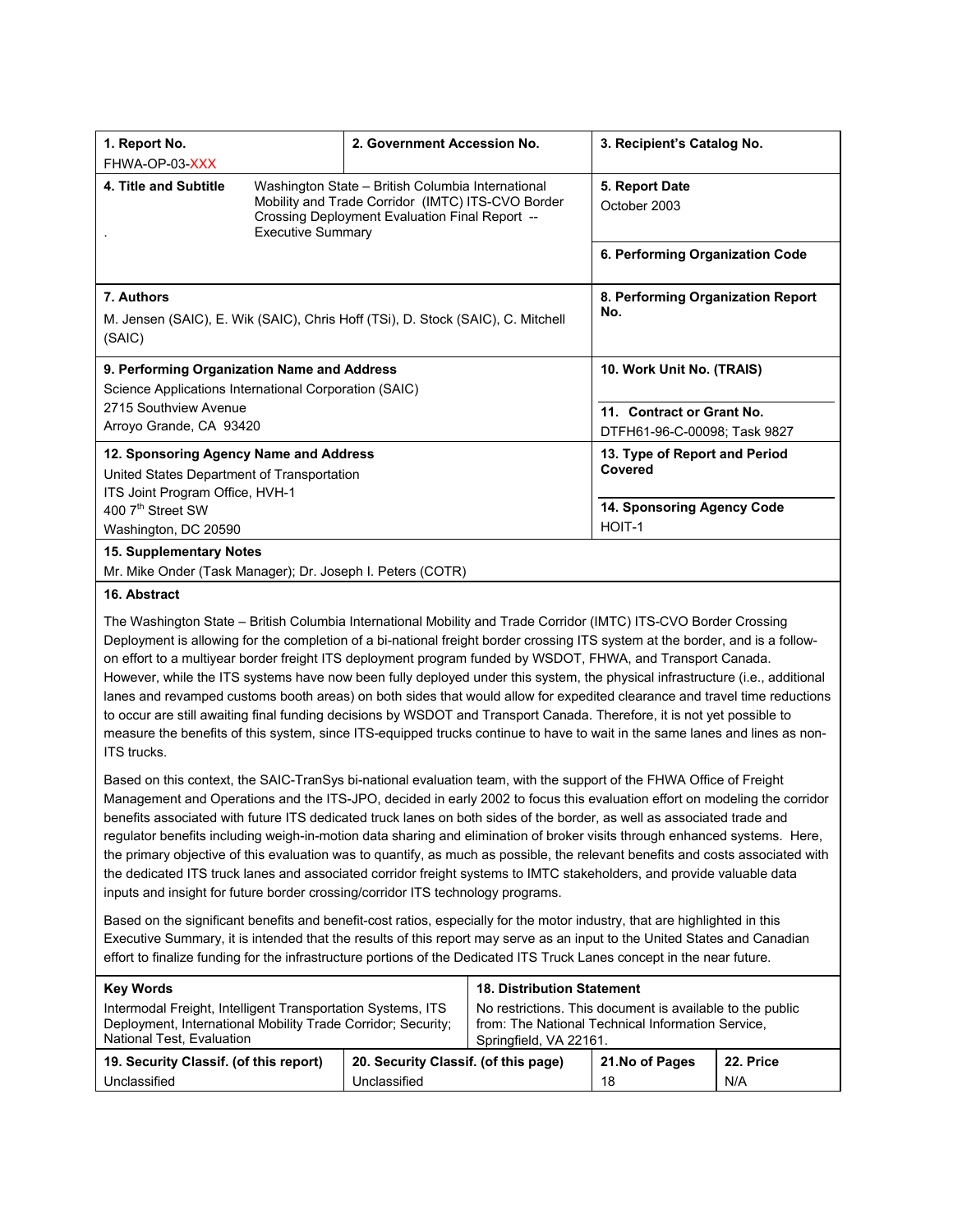## **EXECUTIVE SUMMARY**

Industry and government are concerned about the capacity of land border crossings, and the highways that serve them, to handle steadily increasing volumes of truck traffic, especially containerized freight. Between 1994 and 2000, U.S. trade with Canada increased from \$243 billion to \$406 billion, an average annual growth rate of 8.9 percent. Correspondingly, commercial truck traffic across the Washington State/British Columbia border has been increasing since the implementation of NAFTA, amounting to an annual rate of growth of about 11.6 percent in the late 1990s.



**(North / British Columbia, Canada)** 

**(South / Washington, United States)** 

#### **Figure ES-1. Arial View of Bi-National Truck Border Delay at the Blaine Crossing.**

This growth in trade and commercial truck traffic has strained border crossing facilities and enforcement agencies. As a result, commercial vehicles are often delayed at the border, and long queues of trucks waiting to cross in either direction are a common sight. It has been estimated that \$40 million in business productivity is lost annually due to border crossing delays at just the Blaine, Washington border facility. To respond to this situation, the public and private stakeholders in Washington State and British Colombia established the International Mobility and Trade Corridor (IMTC) partnership. The IMTC is a coalition of over 60 U.S. and Canadian business and government entities whose mission is to identify and pursue improvements to cross-border mobility in the "Cascade Gateway".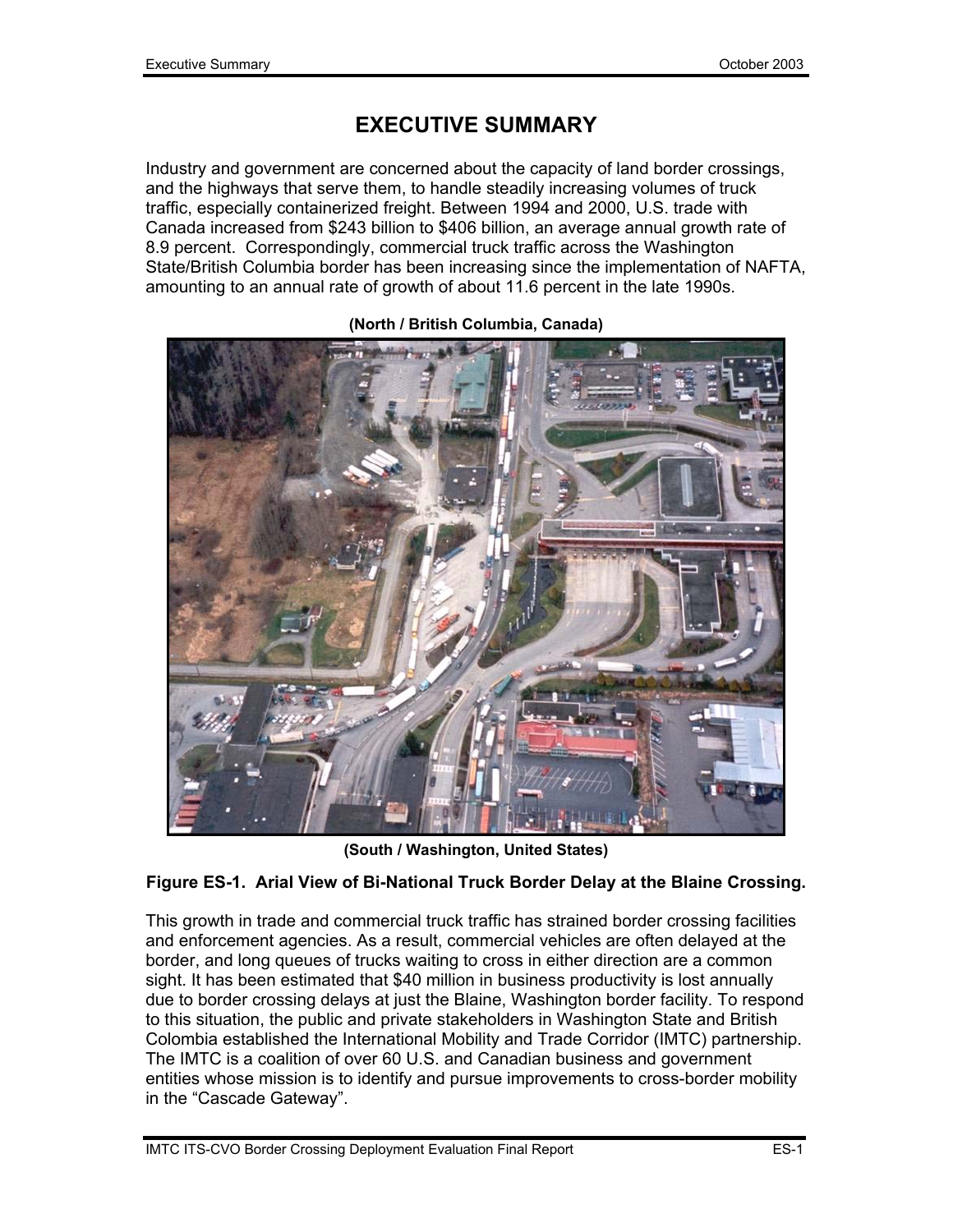

#### **Figure ES-2. The IMTC Partnership.**

To alleviate these problems, the IMTC has partnered with the U.S. Department of Transportation (USDOT), Transport Canada, the Washington State Department of Transportation (WSDOT), and others to deploy the first fully operational and bi-national electronic border crossing system for trucks in North America. With a total United States and Canadian investment of \$4.35 million, this ITS deployment is the largest single investment in CVO border crossing ITS technology in history.

This "trade corridor" has been deployed with funding primarily from three USDOT- and WSDOT-sponsored efforts. The three efforts are an original northbound automated border crossing development project; a field operational test of electronic cargo container seals and freight information exchanges with port terminals; and a new southbound automated border crossing development project. Federal support for these three efforts has been overseen by the Office of the Secretary of Transportation and the FHWA's Office of Freight Management and Operations.

This trade corridor deployment has provided a unique opportunity to examine the development of a working model system that coordinates shippers, motor carriers, and selected international governmental agencies linked to a single information system. This project is different from past and current dedicated short-range communications (DSRC) -based border crossing systems (e.g., North American Trade Automation Project [NATAP], Ambassador Bridge), which focused on very limited tests of ITS technologies. This project is deploying an operational prototype system, allowing for a more thorough system analysis and leading to valuable "lessons learned" for future ITS international border crossing initiatives through this evaluation effort.

Under the direction of the USDOT ITS Joint Program Office (JPO) and the FHWA Office of Freight Management and Operations, Science Applications International Corporation (SAIC) led the Evaluation Team with significant assistance from TranSys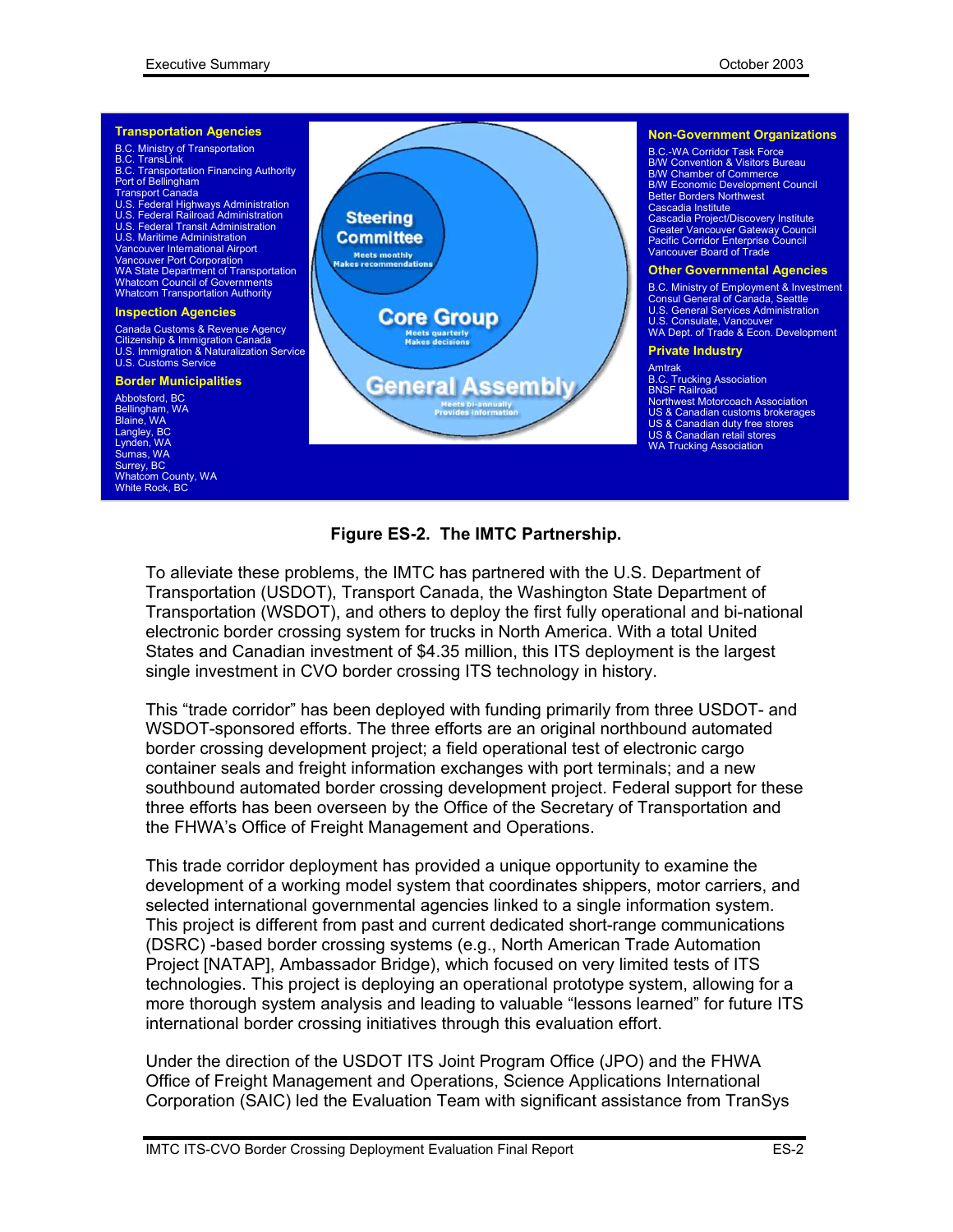International Consultants Limited (TSi). This evaluation effort was not designed to render judgment on the technical effectiveness of a completed operational test. Instead, the objective of this evaluation was to quantify, as much as possible, the relevant benefits and costs associated with ITS deployments to IMTC stakeholders, and provide valuable data inputs and insight for future border crossing/corridor ITS technology programs.

This trade corridor deployment is allowing for the completion of a bi-national freight border crossing ITS system at the border, and is a follow-on effort to a multiyear border freight ITS deployment program funded by WSDOT, FHWA, and Transport Canada. However, while the ITS systems have now been fully deployed under this system, the physical infrastructure (i.e., additional lanes and revamped customs booth areas) on both sides that would allow for expedited clearance and travel time reductions to occur are still awaiting final funding decisions by WSDOT and Transport Canada. Therefore, it is not yet possible to measure the benefits of this system, since ITS-equipped trucks continue to have to wait in the same lanes and lines as non-ITS trucks.

Based on this context, the SAIC-TranSys bi-national Evaluation team, with the support of the FHWA Office of Freight Management and Operations and the USDOT ITS-Joint Program Office, decided in early 2002 to focus this evaluation effort on modeling the corridor benefits associated with future *Dedicated ITS Truck Lanes <sup>1</sup>* on both sides of the border, as well as associated trade and regulator benefits including *Bi-National Weigh-in-Motion Data Sharing* and elimination of broker visits through enhanced systems. Here, the primary objective of this evaluation was to quantify, as much as possible, the relevant benefits and costs associated with the dedicated ITS truck lanes and associated corridor freight systems to IMTC stakeholders, and provide valuable data inputs and insight for future border crossing/corridor ITS technology programs.

#### **System and Operations Overview**

When fully deployed, this trade corridor will provide for the first fully operational and binational electronic commercial vehicle operations (CVO) border crossing system in North America. At a total investment of \$4.35 Million, this trade corridor deployment will represent the largest single investment in CVO border crossing intelligent transportation system (ITS) technology to date. This deployment will provide a working system that coordinates shippers, brokers, truckers, and government agencies into one system. Additionally, this deployment also includes integration of the trade corridor system with private terminal logistics systems at the Ports of Tacoma and Seattle. Figures ES-3 and ES-4 provide an overview of the system technologies and system operations for this trade corridor.

 $<sup>1</sup>$  In the current trade corridor deployment phase, while the technologies have been deployed at the border</sup> to allow for expedited border processing of transponder-equipped trucks by U.S. and Canadian Customs officials, trucks must wait in the same lanes as non-equipped trucks. This does not allow for significant time savings to be realized by motor carriers who equip their trucks with the transponders. Our evaluation therefore focuses on estimating the benefits associated with deploying the additional lanes and infrastructure required to give transponder-equipped trucks a separated "Dedicated ITS Truck Lane" which could provide for significant time savings in crossing the border for motor carriers enrolled in this system.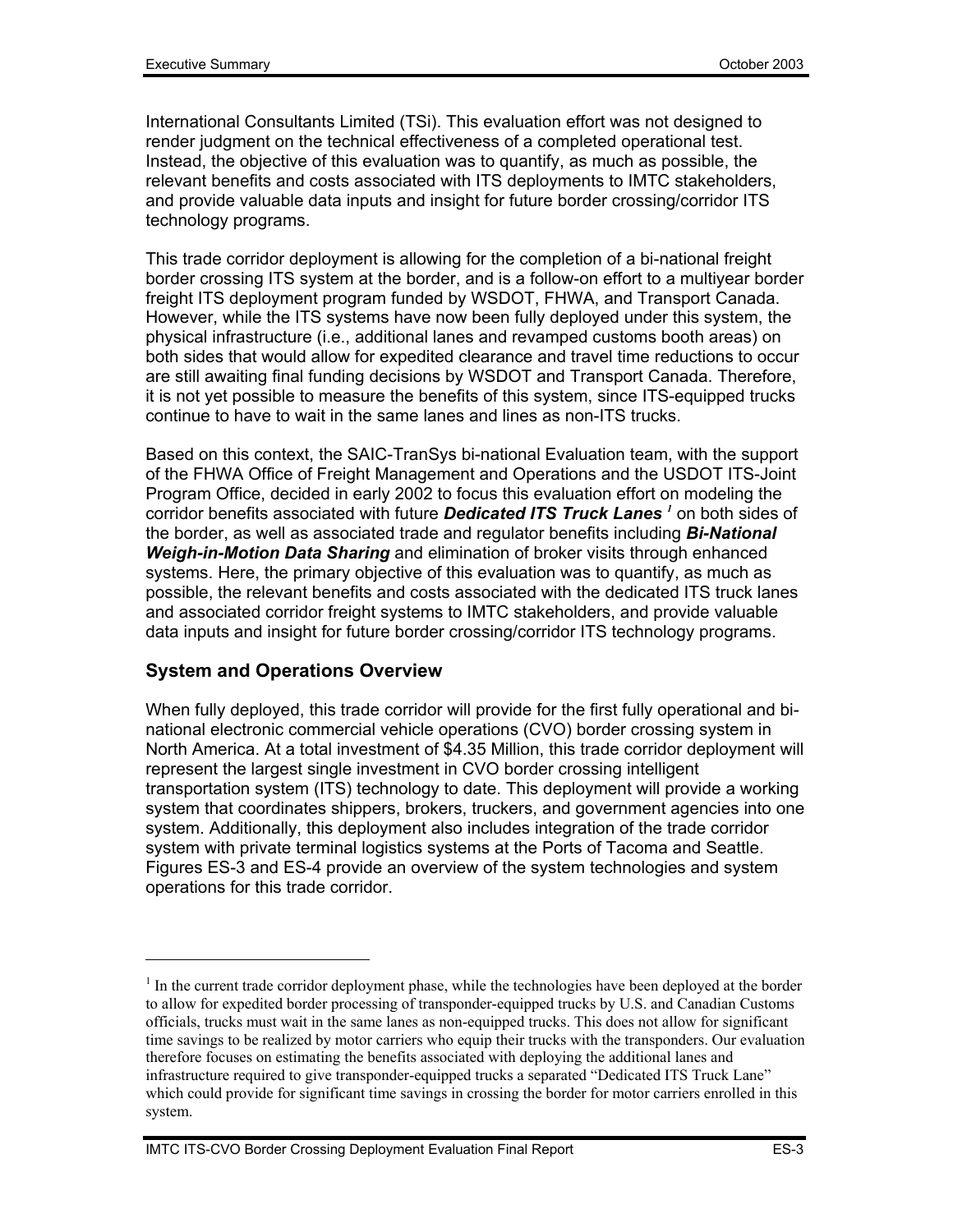



| <b>TRANSCORRIDOR</b>                                                           |         |                              | <b>Web Site</b>                     |        | <b>U.S. CUSTOMS SERVICE</b><br><b>AMERICA'S FRONTLINE</b> |        |                                                 |
|--------------------------------------------------------------------------------|---------|------------------------------|-------------------------------------|--------|-----------------------------------------------------------|--------|-------------------------------------------------|
| home                                                                           | customs | profile                      | partners                            | logout | help                                                      |        |                                                 |
| • View System Status                                                           |         |                              | <b>Blaine USCS: Northbound Exit</b> |        |                                                           |        |                                                 |
| <b>Targeted Containers</b>                                                     |         |                              | Wednesday, June 26, 2002 7:03:28 PM |        |                                                           |        |                                                 |
| . View/Edit Target List<br>• Target in Container List<br>• Enter New Target(s) |         |                              | Unit Number Carrier DBA Name        |        | <b>Container (E-Seal)</b>                                 |        | Lane Passing Date Time /<br><b>Status Icons</b> |
| Washington                                                                     |         | 1566                         | <b>SHADOW LINES</b>                 |        | GATU403887 (AA000601)                                     | 3      | 6/26/02 6:42:00 PM                              |
| • Blaine Entry                                                                 |         | Unregistered<br>Unregistered |                                     |        |                                                           | 4<br>3 | 6/26/02 6:35:37 PM<br>6/26/02 6:24:25 PM        |
| • Blaine Exit                                                                  |         | 1599                         | <b>SHADOW LINES</b>                 |        | <b>TOLU238159</b>                                         | 3      | 6/26/02 6:21:03 PM                              |
| • Blaine Approach                                                              |         | 1464                         | <b>SHADOW LINES</b>                 |        | <b>WSLU487431</b>                                         | з      | 6/26/02 6:17:35 PM                              |
| . Bow Hill SB WS                                                               |         |                              |                                     |        | WSLU4861376 (AA000608) 3                                  |        | 6/26/02 6:10:37 PM                              |
| <b>Dom Will MD WC</b>                                                          |         | 1598                         | <b>SHADOW LINES</b>                 |        |                                                           | 3      | 6/26/02 6:10:31 PM                              |

**Figure ES-3. Overview of IMTC Trade Corridor Technologies.**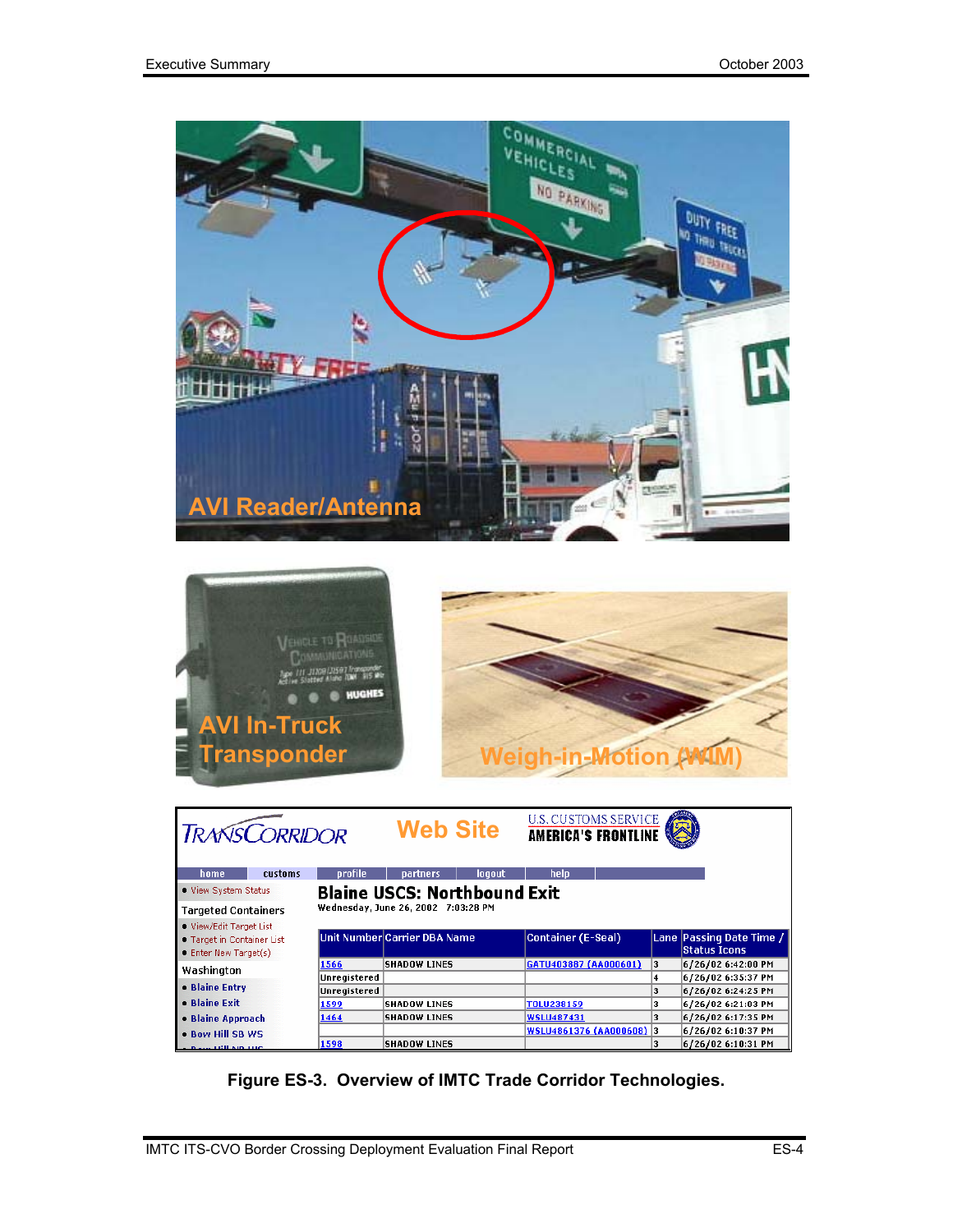



**Figure ES-4. Overview of IMTC Trade Corridor Operations.**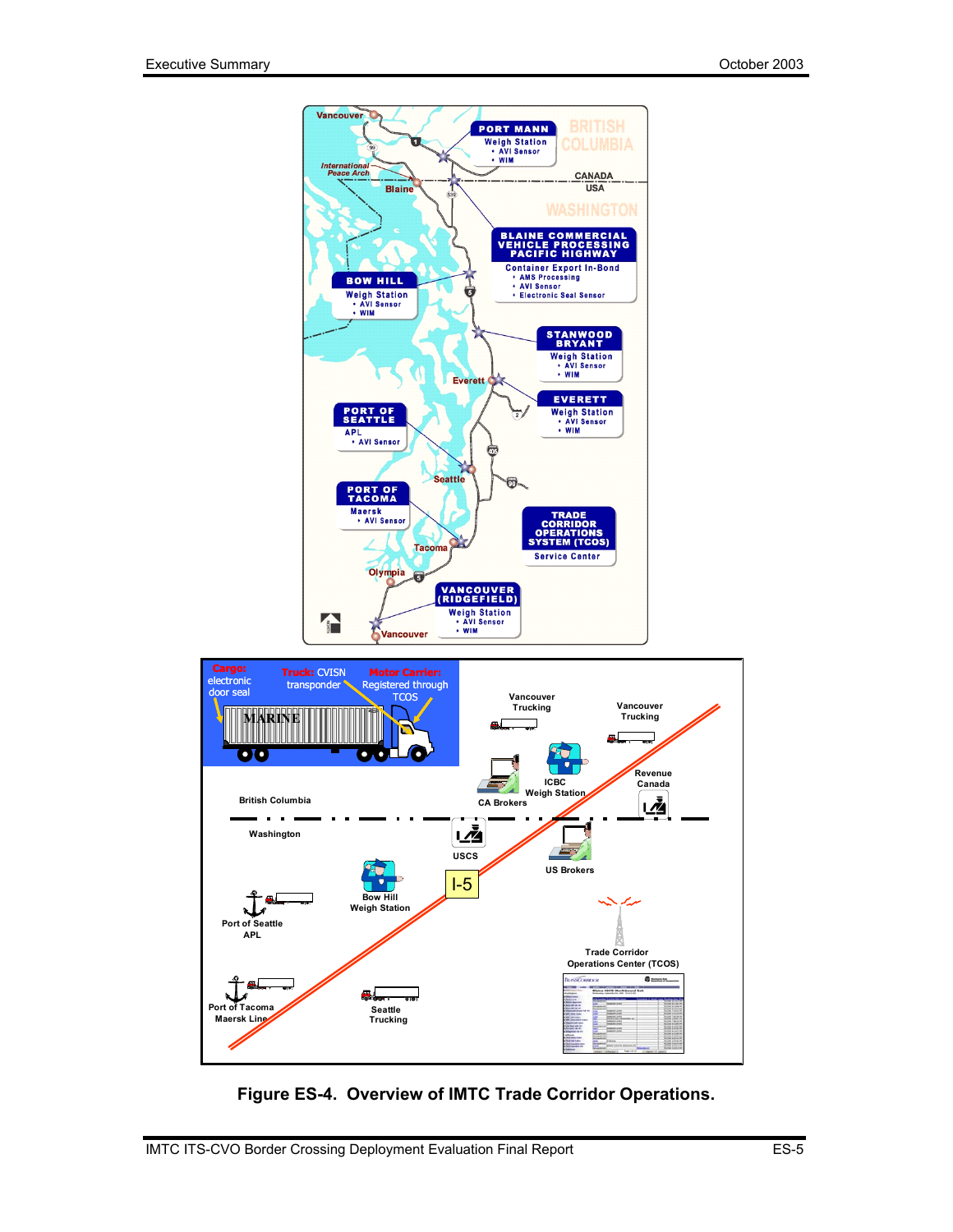This deployment is monitoring northbound and southbound in-bond $2$  container movement from point of origin in the Ports of Seattle and Tacoma to the Vancouver region, and vice-versa. Containers leaving the Ports or the Vancouver region are linked to the truck cab Automatic Vehicle Identification (AVI) transponder to the associated truck and the electronic seal to the associated container in the Trade Corridor Operations System (TCOS) database. The motor carrier sends TCOS an electronic message to identify cargo (the container number); vehicle (vehicle transponder serial number); and authorized driver (commercial driver license number).

For southbound in-bond shipments, the shipment is first detected at the Port Mann Weigh-in-Motion (WIM) station AVI reader and then at the U.S. Customs<sup>3</sup> commercial vehicle crossing at Blaine. The advance information is verified at the U.S. Customs booth and an in-bond transaction report is generated. Authorized system users are provided with a list of in-bond containers/transactions being processed through the border. A similar process occurs for northbound shipments, where AVI reads from the Ports, the Federal Way and the border approach providing for shipment detection.

Additionally, a network for assimilating and exchanging information was recently coordinated between British Columbia and Washington State to enable bi-national information exchange. This bi-national communication sharing permits timely, accurate electronic motor carrier information transfer between British Columbia regulatory agencies and their counterparts in Washington State. This system will expand upon the Commercial Vehicle Information Exchange Window (CVIEW)/Commercial Vehicle Information System Networks (CVISN) system currently operating in Washington State, facilitating the virtual screening of commercial vehicles operating on both sides of the international border.

Both northbound and southbound trucks operating in the IMTC will be monitored for safe and legal compliance, allowing eligible carriers to bypass future IMTC weigh stations. Significant time savings are projected due to potential ITS enabled bi-national information exchange between British Columbia and Washington State-equipped WIM sites. Bypass savings capture the potential travel time benefits for commercial motor vehicles bypassing WIM stations once compliance is verified at one facility and other weigh station sites are notified of compliance.

The Trade Corridor Operating Systems (TCOS) information management system is used to support and integrate the AVI data reads. An Internet-based system, TCOS links a shipping line's information system with the U.S. Customs' Automated Manifest System (AMS). System users can log onto a secure Website by entering in a preapproved user name and password. All tracking and data functions can be viewed and managed over the Internet. Additionally, U.S. Customs has the visibility of all container

 $2$  "In-bond" is a procedure where goods are transported or warehoused under customs supervision until they are either formally entered into the customs territory of the United States and duties paid, or until they are exported from the United States. This freight has not yet been cleared by U.S. Customs, but has entered the United States with the approval of U.S. Customs; it may then pass into Canada or Mexico from the U.S.

<sup>&</sup>lt;sup>3</sup> The U.S. Department of Homeland Security Bureau of Customs and Border Protection (CBP) is the new name for the organization that was formerly the U.S. Customs Service. In this document, the term "U.S. Customs" is used to identify this new organization (see: http://www.customs.gov).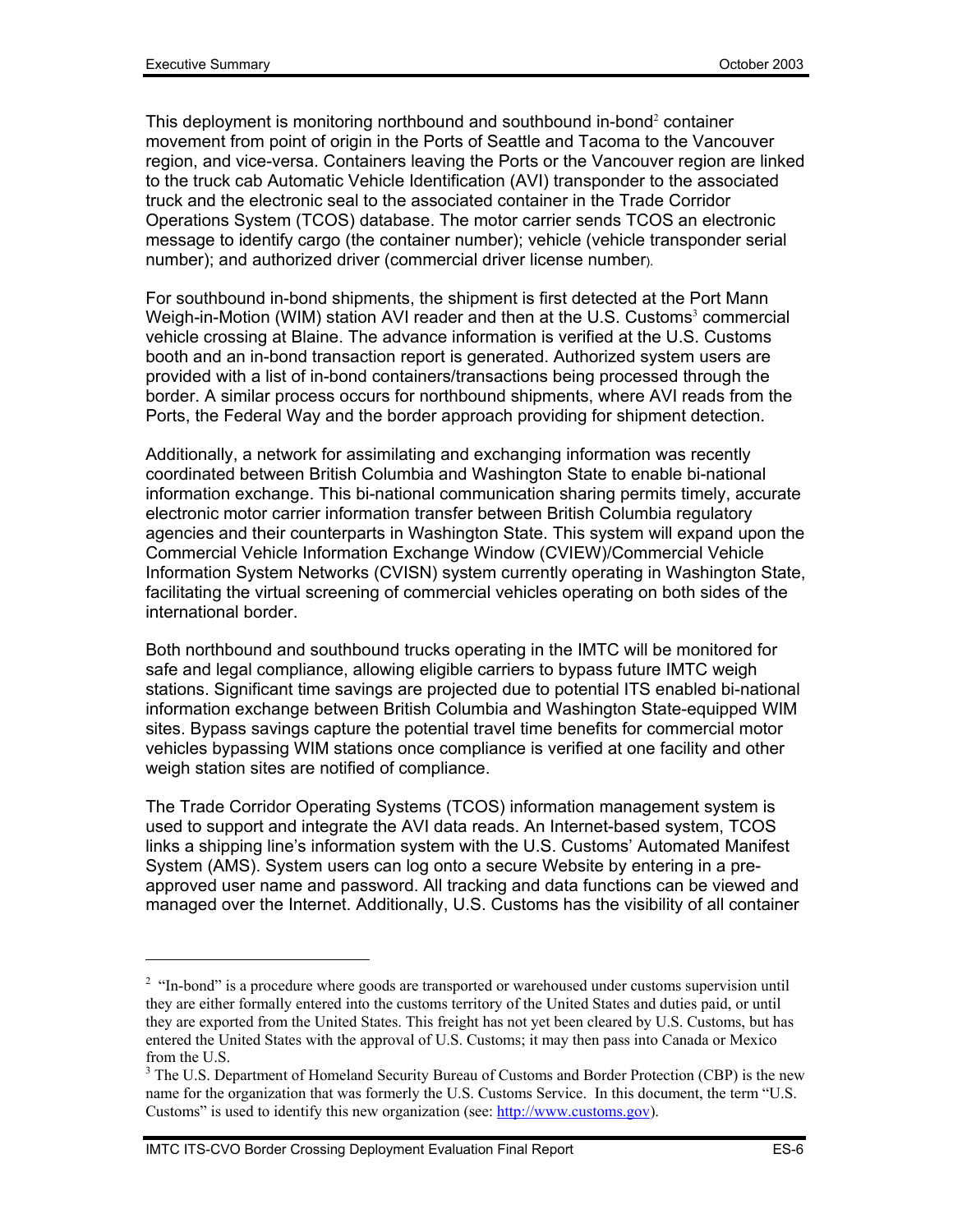movements, and can flag certain containers in advance for inspection based on security or other concerns.

#### **Evaluation Findings**

This section presents the conclusions and recommendations developed by the Evaluation Team based on data analyzed and the findings developed over the course of this modeling and analysis evaluation effort. The conclusions highlight "lessons learned" from the presented analyses, and the recommendations provide suggestions to be considered in other relevant border ITS efforts and across other applicable border regions.

#### *Conclusions – Utility of Dedicated ITS Truck Lanes at the Border*

While the ITS systems necessary for the *Dedicated ITS Truck Lanes* described in this report are already deployed, the physical infrastructure (i.e., additional lanes and revamped customs booth areas) on both sides that would allow for expedited clearance and travel time reductions to occur are still unfunded by WSDOT and Transport Canada. In response to this, with the support of FHWA, the ITS-JPO and a bi-national consensus of stakeholders involved in this study, it was determined in early 2002 that this evaluation should focus primarily on modeling the corridor benefits associated with future ITS dedicated truck lanes on both sides of the border.

To implement this approach, the Evaluation Team fielded a team of surveyors and collected on-site border operations data for a 2-week period in June 2002. Following this, a previously built and validated border travel demand model, SLM-49, was significantly augmented, and then used to model and compare future "with" and "without" Dedicated ITS Truck Lane cases for both directions at the border. These results, along with other corridor ITS inputs, were then applied to a 10-year benefit-cost model, which resulted in a series of findings which lead to a unequivocal conclusion finding regarding the utility of Dedicated ITS Truck Lanes at the border.

This key conclusion, is that even under the most conservative modeling scenario (only 10 percent of trucks with transponders in 2003 growing to 15 percent in 2013), the Evaluation Team estimated that over the next 10 years, the deployed Dedicated ITS Truck Lanes (including reduced broker stops) would result in a demonstratively impressive benefits stream to the regional economy. This will occur through motor carrier travel and operations savings, with discounted benefits growing from \$8.6 million in 2003 to \$29.3 million in 2013. The primary source for these benefits will be on the southbound approach to the U.S. Customs booths for both ITS and non-ITSequipped trucks. Benefits for non-ITS commercial vehicles were actually higher than those for ITS commercial vehicles, as non-ITS vehicles benefit significantly from the reduced queues due to the ITS trucks using the Dedicated ITS Truck Lanes. Essentially, both ITS and non-ITS equipped trucks will see substantial time savings under a deployed Dedicated ITS Truck Lane system at the border.

When compared to the detailed cost estimates that were developed for this report, the Evaluation Team estimated that benefit-cost ratios here for the Dedicated ITS Truck Lanes ranged from approximately 29.1:1 to 42.2:1 (depending on level of ITS market penetration). This is due to relatively low deployment costs, coupled with the very large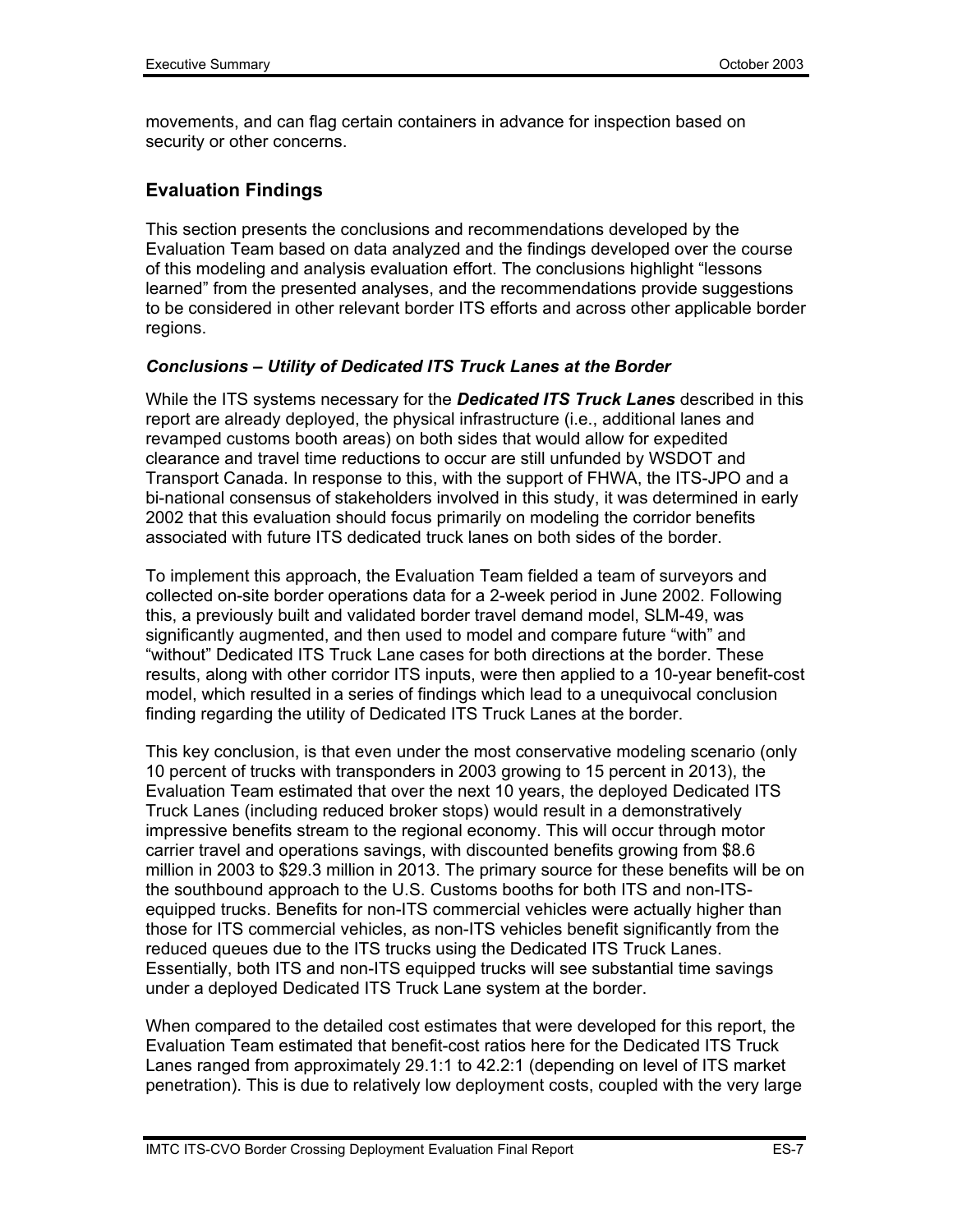time savings for both transponder-equipped trucks as well as those without transponders – especially in the southbound direction, as noted above.

Covering the range of the conservative to robust modeling scenarios, the discounted benefits of the Dedicated ITS Truck Lane and the reductions in stops at the brokerage houses are estimated to be between at: \$124.2 and \$169.9 million over the next 10 years, and represent by far, the most significant benefits considered in this analysis. Due to the overwhelming proportion of total benefits realized through the border crossing ITS deployments, the corridor-wide combined payback period is 1 year for all three ITS market penetration scenarios.

Based on the significant benefits estimated here, the primary conclusion of this evaluation effort is that the deployment of Dedicated ITS Truck Lanes at the Blaine/ Surrey international border crossing, particularly in the southbound direction through U.S. Customs, is more than justified. With benefit-cost ratios of at least 29 to 1, and payback periods to the regions economy of less than a year, the deployment of this ITS system and operational concept can be defended.

This conclusion is so dramatic that the Evaluation Team believes that it may serve as an input to United States and Canadian efforts to fund the infrastructure portions of the Dedicated ITS Truck Lanes concept in the near future. With the system already up and running, the investment in the infrastructure (additional lanes and new customs booth configurations) on both sides of the border is all that would be required to begin realizing the benefits that have been outlined here.

#### *Conclusions– Utility of Bi-National Virtual Weigh Stations*

In addition to Dedicated ITS Truck Lanes goal, the IMTC has supported the development of a network for assimilating and exchanging information between British Columbia and Washington State motor vehicle enforcement agencies to enable binational weigh-in-motion information exchange – referred to here as the *Bi-National Virtual Weigh Station* operational concept. This bi-national communication sharing permits timely, accurate electronic motor carrier information transfer between the Insurance Corporation of British Colombia (ICBC) and the Washington State Patrol. With this CVISN-based system, both northbound and southbound trucks operating in the IMTC will be monitored for safe and legal compliance, allowing eligible carriers to bypass IMTC corridor weigh stations on both sides of the border. It should be noted that at the time this report is going to publication (October 2003), the deployment of this operational concept is imminent.

Significant time savings for motor carriers and resource savings for enforcement personnel were estimated in the Evaluation Team's benefit-cost analysis, which was based on statistical weigh station usage data provided by the WSDOT and the ICBC, and focused on five weigh stations along the IMTC corridor. The analysis showed that discounted travel time savings for motor carriers associated with bypassing weigh stations are expected to be between \$25.6 and \$61.7 million over the next 10 years. The corridor bypass time savings occur as driver/vehicle/shipment are screened initially via electronic means or through physical inspection, then are cleared from further inspections along the corridor. This information is then passed electronically to other weigh/inspection sites along the corridor (including bi-national WIM data sharing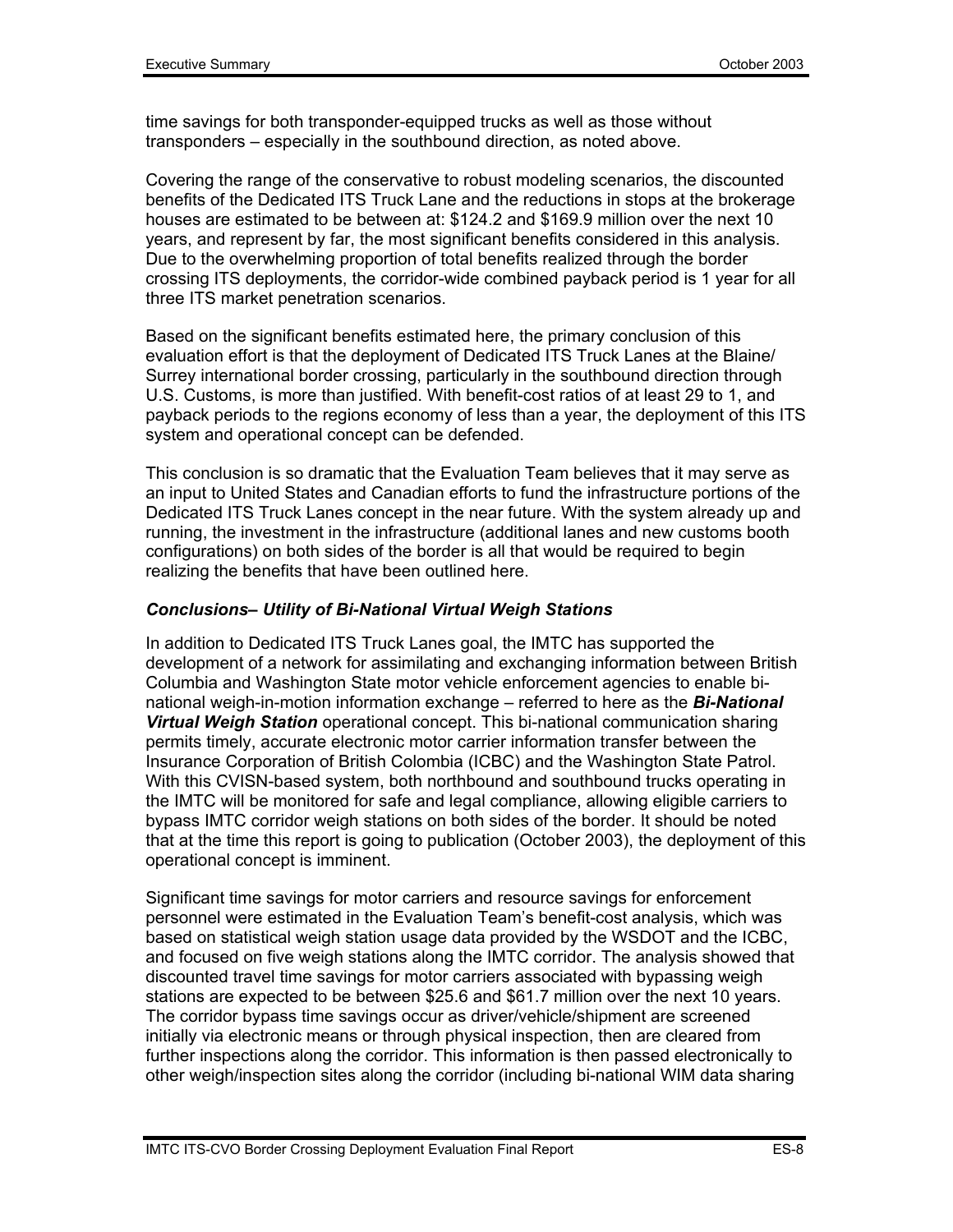between Washington and British Colombia), subject to verification via WIM and AVI transponder technologies.

Additionally, for the enforcement agencies, safety benefits were also estimated based on the expected refocusing of enforcement activities on the inspection of nonelectronically screened (transponder-equipped) vehicles. This would be expected since resource efficiencies to the agencies would be realized through the elimination of "double weigh-ins" of "safe and legal" trucks along the IMTC corridor, allowing additional resources to be focused on non-ITS trucks, and especially carriers considered "high risk". Based on this, the discounted safety benefits associated with this operational concept are estimated to be between \$21.1 and \$50.9 million over the next 10 years. These benefits were estimated using three key inputs from federal and state sources.

Overall, the weigh station ITS deployments showed lower overall returns and higher investment costs than for Dedicated ITS Truck Lanes. Nevertheless, the weigh station ITS deployments still showed significantly positive benefit-cost ratios ranging from 4.0:1 to 8.5:1, again related to the overall level of ITS participation. The discounted benefits for the weigh station ITS deployments range from approximately \$35 to \$102 million, moving from low to high ITS scenarios.

The payback of investment for the weigh station ITS deployments requires longer time periods and are more ITS participation rate-sensitive than for the border crossing ITS deployments. This is because of the greater first cost requirements for the weigh stations and a benefit stream dependent only upon time savings realized by transponder-equipped trucks. The estimated payback periods for the weigh station ITS deployments are 2 years for the low and medium ITS scenarios, and 1 year for the high ITS scenario.

The preceding discussion highlights the benefits of employment of a *Virtual Weigh Station* operational concept in a bi-national border region. With conservative benefitcost ratios above 4 to 1, payback periods of less than 2 years, and safety benefits to the traveling public, the conclusion of the Evaluation Team is that this operational concept will provide significant utility to motor carriers, enforcement agencies and the traveling public in U.S. Canadian border regions. As this technology is currently just being deployed, it will be interesting to examine how this concept is actually deployed in the field, and if the benefits estimated in this evaluation study can be validated.

#### *Conclusions – Private Sector Benefits*

 Private sector benefits were overwhelmingly positive for the corridor ITS freight deployments modeled in this effort! This analysis concludes that motor carriers will realize net positive returns on ITS participation almost immediately. The private-sector net discounted benefits accrue concurrent with the costs of ITS deployment and given the relatively small costs of participation with the large travel time benefits, it is seen that throughout the study horizon, benefits exceed costs. Therefore, private sector breakeven is immediate for all ITS deployment scenarios.

To illustrate this better, the Evaluation Team examined the case for a typical mid-size trucking company involved in daily drayage moves across the border. For this company, with an initial investment of \$550 for transponders to equip a fleet of 11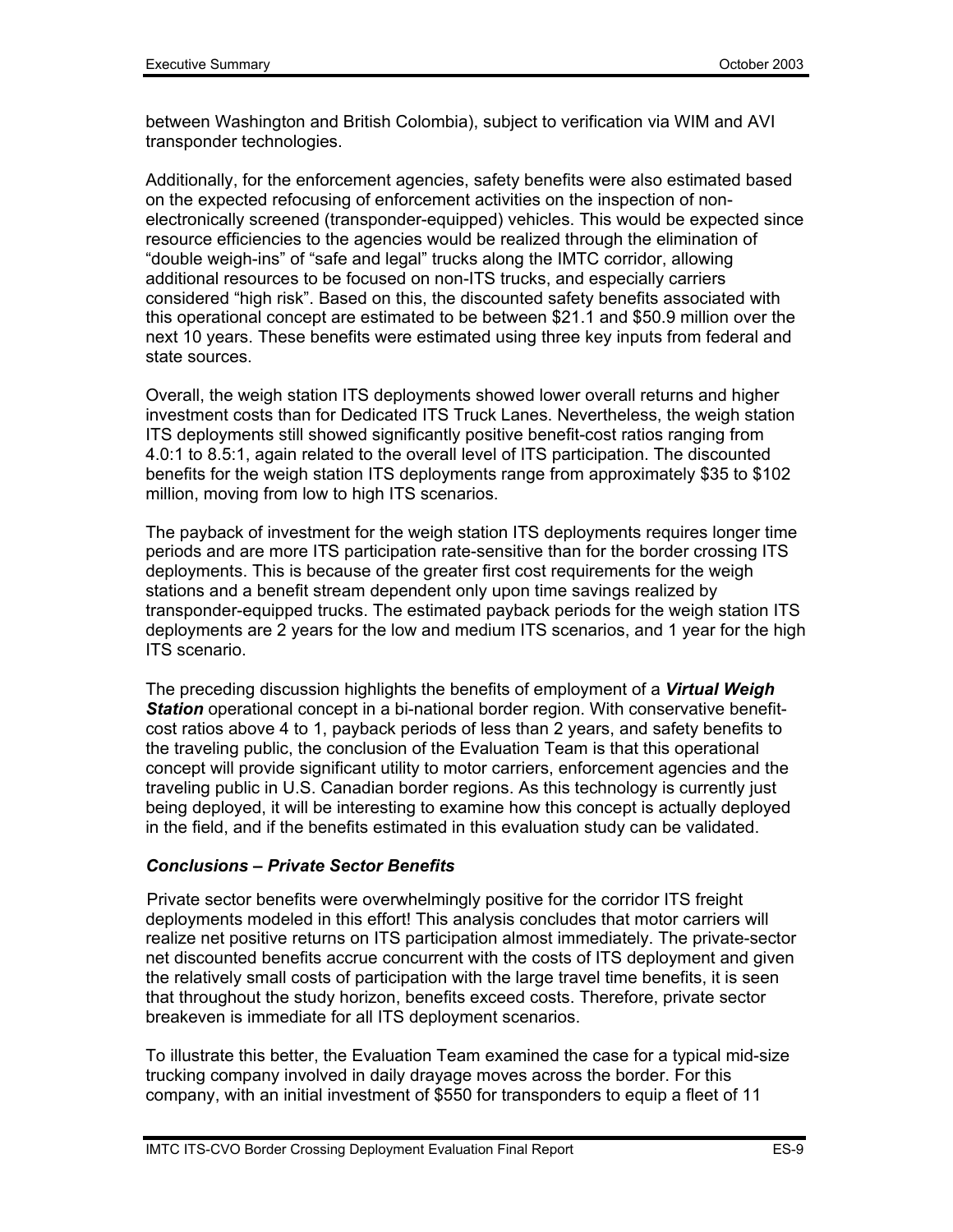trucks, the benefit-cost analysis showed that for a benefit of over \$12,000 per year in travel time savings could be expected due to the use of the dedicated ITS truck lanes at the border and through weigh station bypass events. Here, this trucking company *would reach a financial breakeven point for its fleet in less than a week*!

Administrative benefits to the private sector were also estimated by the Evaluation Team. The discounted administrative time savings benefits over 10 years is estimated to be \$8 million for customs brokers, \$2.3 million for shippers, and \$2.2 million for motor carriers. Using simulation, overall potential time savings of 35 to 37 percent were estimated. Using prevailing wage rates for clerical staff, the per-transaction cost savings were estimated at \$0.30 for shippers, \$0.28 for motor carriers, and \$1.03 for customs brokers. Though these savings may seem relatively small, given projected levels of approximately 795,000 and 1,420,000 annual transactions for the Base Year and Year 10, the administrative savings become significant.

Based on the preceding, it is the conclusion of the Evaluation Team that the benefits to deploying the Dedicated ITS Truck Lanes and the Virtual Weigh-in-Motion systems will result in almost immediate savings to the private sector, particularly motor carriers. The benefit-cost estimates for industry are so overwhelmingly positive, that the Evaluation Team believes that the results highlighted here may be instrumental in assisting the IMTC public and private partners in administering increasing numbers of transponders to motor carriers in the region. Furthermore, the results here also point the way for other United States – Canadian border regions to move forward with analogous systems to improve the economic competitiveness of their freight industries.

#### *Conclusions – Public Sector Benefits*

While not providing the dramatic results seen for the private sector above, public sector benefits were estimated by the Evaluation Team to be greater than costs, even in the most conservative modeling scenarios. Public-sector costs involve ITS deployment infrastructure at the border crossing and weigh stations, while benefits accrue to the public sector through enhanced motor carrier safety enforcement and improved air quality impacts. The estimated public-sector benefit-cost ratios range from 1.6:1 to 4.4:1, moving from low to high ITS deployment scenarios.

Overall, the public sector will expend a relatively large proportion of deployment costs initially, with benefits accruing modestly over the study horizon. The level of public ITS benefits accrued over time is directly proportional to the private sector ITS participation rates. It is estimated that public sector payback periods are 6 years, 5 years, and 3 years, respectively, for the low, medium, and high ITS deployment scenarios.

The costs burden for the public sector for the Dedicated ITS Truck lanes (and associated systems) on both sides of border are estimated at approximately \$10.8 million in current year dollars. Of this amount, \$3.3 million represents ITS deployment at the north/southbound border crossing at Blaine and supporting ITS deployment at the APL intermodal facility. Of this \$3.3 million, approximately \$2.6 million are estimated costs for construction of dedicated ITS truck lanes in the north- and southbound directions. Of the remaining \$0.7 million, approximately \$532K represents the costs of: site-specific systems engineering and system installation; AVI readers and supporting hardware; communications links; and computer system hardware and software. Transcore software enhancements account for the remaining \$170K.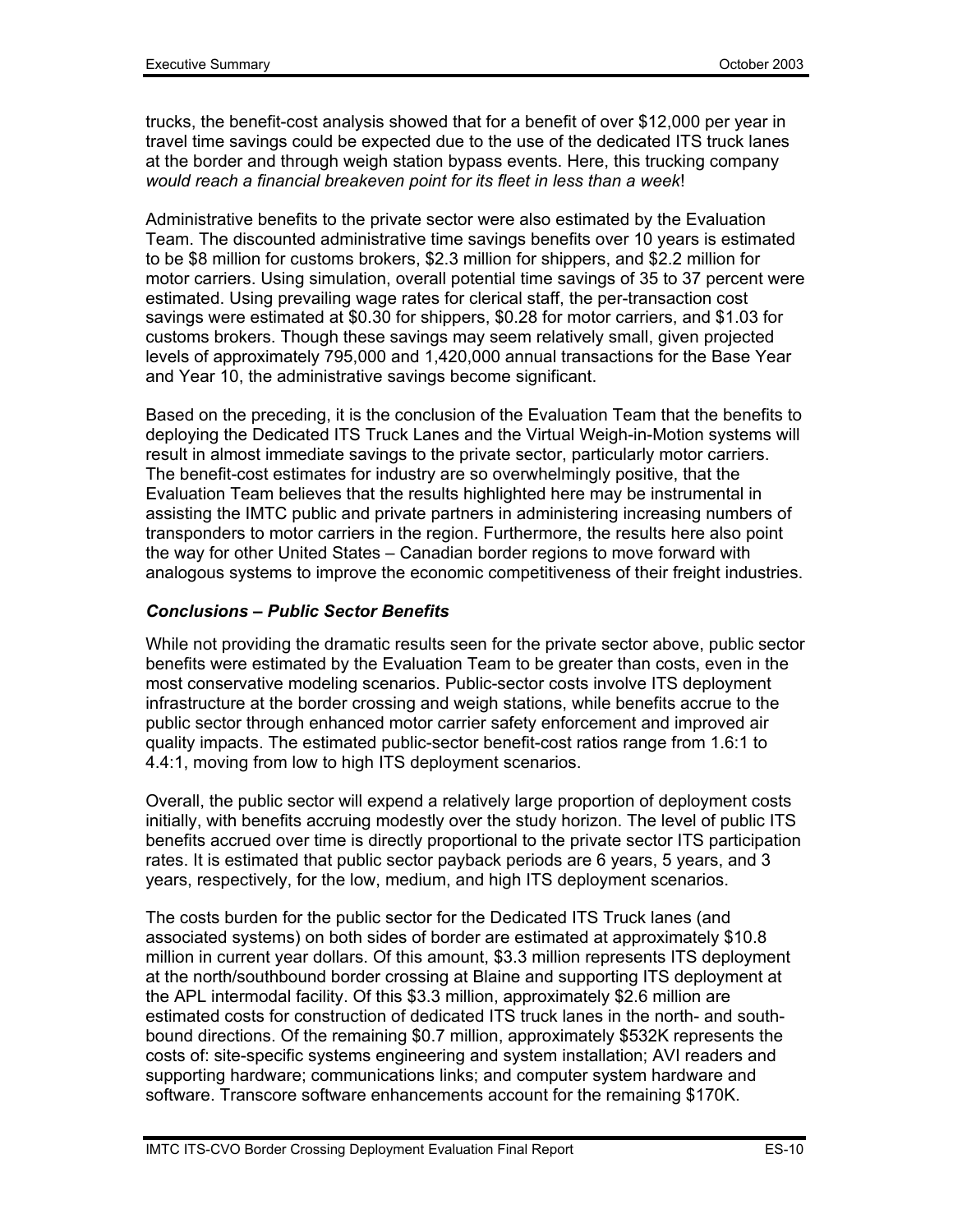Additionally, ITS deployments at four weigh/inspection stations in Washington State, and one in British Columbia are estimated to cost \$7.5 million to deploy. Recurring costs are estimated to be \$.14 million per year at the border facilities, and \$0.19 million per year at the weigh stations.

In addition to the public sector safety benefits associated with the Virtual Weigh Station operational concept detailed above, benefits associated with air quality improvements for the public sector associated with the ITS systems were also estimated by the Evaluation Team. Here, air quality benefits arise from reductions in truck idling times at the border crossings and the weigh stations were expressed in terms of avoided health costs associated with diesel truck exhaust. Based on this, the discounted air quality public benefits of the ITS deployments are estimated to be between \$1.6 and \$2.5 million over the next 10 years. The border-crossing share of these benefits ranges from 65 to 80 percent (high to low deployment scenario).

Given the results shown above, even in the absence of the overwhelmingly positive results for the private sector detailed above, the deployments of these freight ITS technologies can still be justified given the most conservative modeling scenario estimate which showed a *public investment break-even point of 6 years*. However, when the public sector does examines the significant private sector benefits that would result from these deployments in combination with their own benefits, a very compelling case can be made for the public sector to move forward with the deployment of the Dedicated ITS Truck Lanes and Bi-National Virtual Weigh Station operational concepts.

#### *Conclusions – Lessons Learned from the IMTC Partnership*

The Evaluation Team has concluded that the IMTC public-private partnership provides an international model for development of freight border ITS projects across international borders. The IMTC structure, functions, processes and real-world ITS deployment results to date can serve as an input or point of discussion to other binational stakeholder communities in border regions with significant freight flows along United States - Canadian border, as well as perhaps analogous stakeholder communities along the United States - Mexican border. The IMTC stands out as a public-private partnership of diverse, bi-national interests, lead by a public agency, responding to local congestion concerns by going after national funds for bi-national transportation funding. The IMTC model involves successful interactions with federal, provincial, state, and local governments from two countries to fund and deploy major border ITS solutions. The IMTC is regarded in the region as a successful champion for obtaining funding and implementing border ITS projects in response to a broad range of border transportation goals that the ITMC has set for the region.

 For the IMTC Phase II deployment assessed in this report, the IMTC and project stakeholders successfully addressed a concern related to the freight data privacy of this system. The TCOS Border Freight ITS System provides security while being an intermediary to the public and private IMTC stakeholders. Users must provide a password to gain secure access to the user's specified authorized trade corridor information. The key feature here is that users can only access and view the data for which they are authorized. Only Customs, WSDOT, and TransCore have access to a global view containing freight information for each company using the system; no competitive information can be seen by companies accessing the site.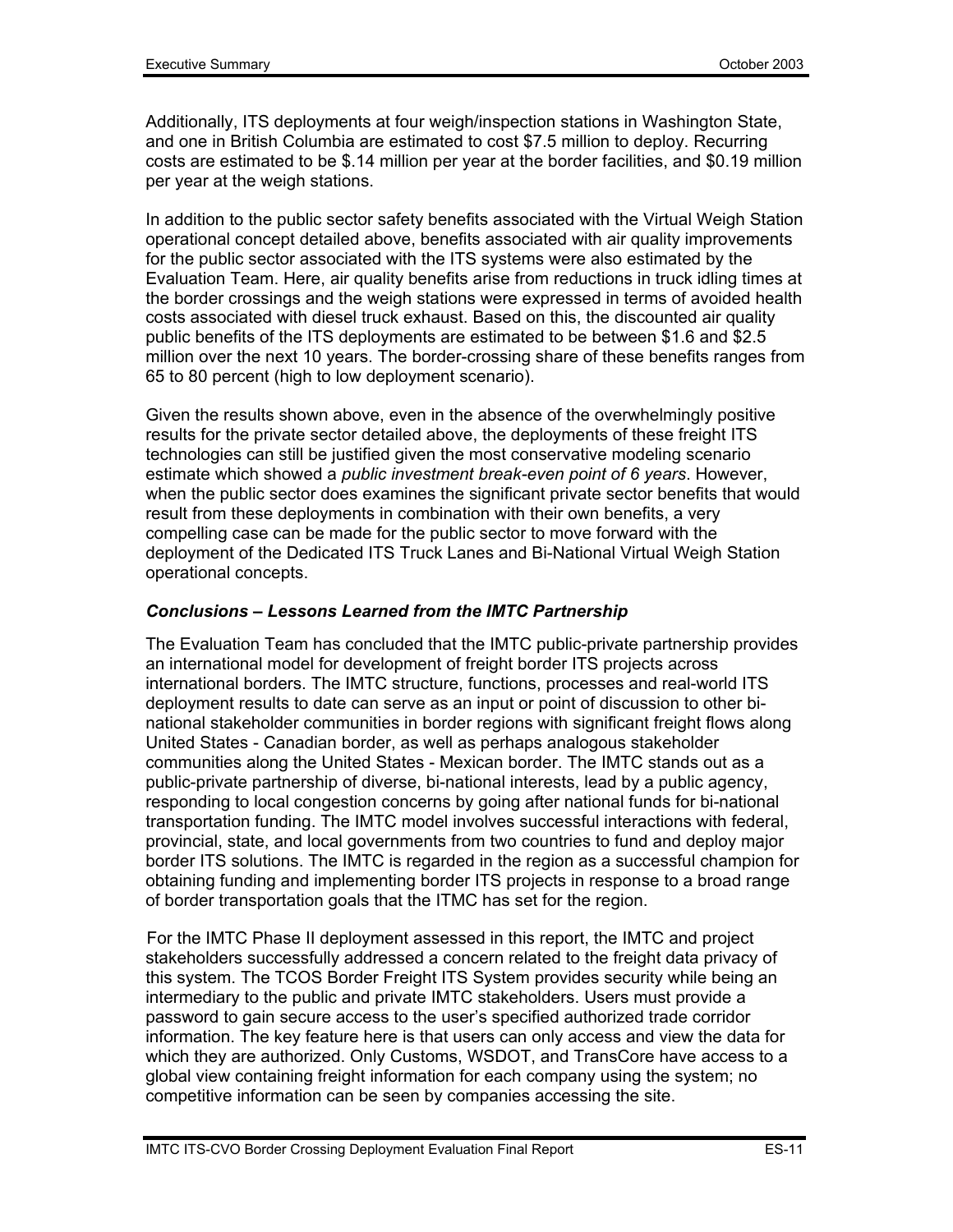The IMTC partnership has also facilitated open discussions between the customs agencies of the United States and Canada at the Blaine/Surrey international crossing. These discussions, as well as discussions at the national-level of both countries, may lead to joint facilities being deployed at the border in the near future. Co-location of inspection agencies would allow economies of scale, greater coordination of inspection efforts, and direct on site communication between U.S. and Canadian Customs. Moreover, co-location of inspection booths at the border could eliminate the "double stops" that currently occur for trucks in each direction as they have to stop at both countries customs booths when traveling across the border.

A number of the IMTC public and private partners have been involved and have supported the new security focus on border freight movements since 9-11. Following the terrorist attacks of September 11, 2001, all freight shipments coming into the United States have been under dramatically increased scrutiny to ensure national security. In support of this, U.S. Customs, supported by Canada Customs and industry, proceeded with the development a number of new systems and practices, including the C-TPAT program, the Container Security Initiative (CSI), and the FAST program. However, a proposal last Spring that would have required that manifests to be transmitted to USCS 4 hours in advance of cargo lading, created an Industry uproar, as many companies were concerned about the rule's potentially disruptive impacts to justin-time logistics regarding regional business-to-business deliveries.

Finally, one area in the IMTC region, as well as in North America, where progress is not being made involves the lack of DSRC transponder standards. While a single national 915-MHz DSRC standard is ideal and should be an ultimate goal, it appears that not only is integration or NORPASS and PREPASS (both CVISN-compliant systems) unlikely in the near-future, but some in industry are moving forward with a proposal for a completely incompatible 5.9-GHz DSRC standard, even as current 915- MHz systems are now just being deployed fully at a national level. The primary issue as use of transponders expand in the IMTC region is the need for more uniformity in transponder interoperability to preclude motor carriers from having to equip their vehicles with several transponders.

#### **Recommendations**

Shown below are the five primary recommendations that the SAIC Evaluation Team is offering to USDOT, Transport Canada, WSDOT, British Colombia, the IMTC partnership, and others in government and industry to consider based on the conclusions obtained in conducting this evaluation.

1) **The United States and Canadian Federal and State/Provincial Governments Should Move Forward with the Deployment of Dedicated ITS Truck Lanes at the Blaine/Surrey International Border Crossing.** The benefit-cost analysis for this system conducted by the Evaluation Team provided overwhelming justification for the deployment of this system. While private sector benefits far outstripped public sector benefits, the payback time for public benefits only for public investment was still only 6 years even under the most conservative benefit-cost modeling scenario. Given these results, WSDOT, FHWA, and Transport Canada, may want to consider partnering to fund and construct the physical infrastructure (i.e., additional lanes and revamped customs booth areas) on both sides that would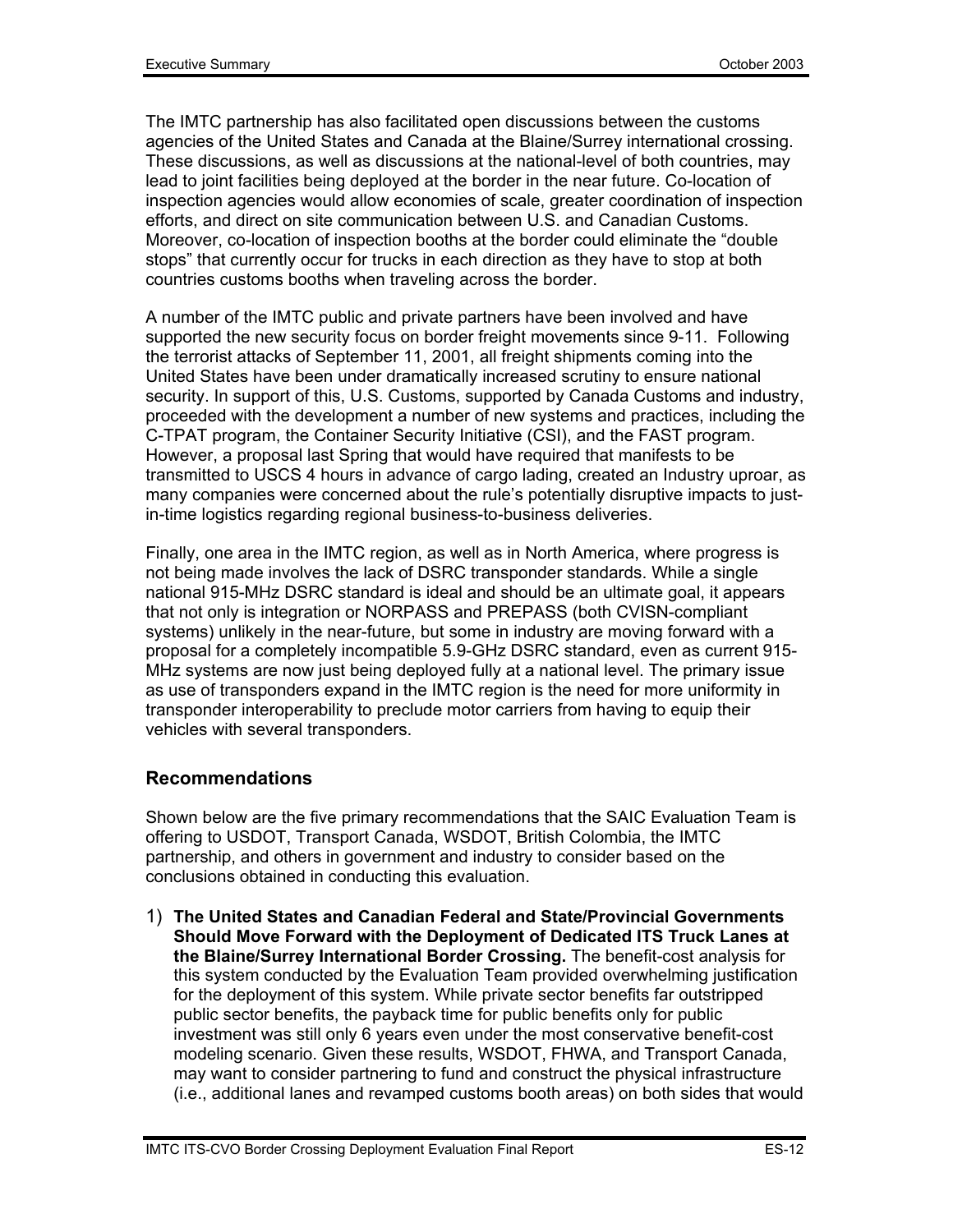allow for expedited clearance and travel time reductions to occur. *The ITS border systems to make this operational concept a reality are already deployed – it is now up to government bodies to complete the job and build the infrastructure which will allow the benefits developed in this report to be realized by both the private and public sectors*.

- 2) **The United States and Canadian Federal and State/Provincial Governments Should Move Forward with the Deployment of Bi-National Virtual Weigh Stations.** The benefit-cost analysis for this system conducted by the Evaluation Team provided sound justification for the deployment of these systems. With conservative benefit-cost ratios above 4 to 1, payback periods of less than 2 years, and safety benefits to the traveling public, deployment of these technologies will provide significant utility to motor carriers, enforcement agencies, and the traveling public in the IMTC border region.
- 3) **The IMTC, WSDOT, and British Colombia Should Consider Developing a Marketing Program to Demonstrate the Potential Benefits Here to the Private Sector to Encourage Increased Usage of These ITS Technologies.** The benefits estimated by the Evaluation Team in this report of adopting these ITS systems for the private sector are enormous. The investment required for motor carriers to participate is almost negligible given the near immediate benefits they will receive. And all stakeholders in the supply chain will benefit from travel time savings and administrative efficiencies enabled directly or indirectly from ITS. The private sector must be made aware of these benefits through educational outreach directly through government channels or from organizations such as the IMTC. *As the private sector at the Blaine/Surrey crossing embraces border freight ITS technology, this will help to spur on private sector interest and participation in freight ITS border systems in other U.S. border regions with both Canada and Mexico.*
- 4) **Apply the Benefit-Cost Analysis Methodology Developed Here to Additional International Border Crossings and Trade Corridors Where Border Freight ITS Solutions have been Proposed**. Where freight ITS solutions are being proposed, the benefit-cost methodology and the border transportation demand model developed in this effort for the IMTC Blaine/Surrey international border crossing should be applied at other major international border crossings and adjacent trade corridors on both the United States – Canadian and United States – Mexican borders. Individual benefit-cost studies at other border crossing sites and trade corridors should be used to validate future freight ITS and supporting infrastructure deployment, while tailoring planning efforts to regional transportation and economic demands.
- 5) **Within the Current E-Seal Phase II Evaluation, Expand the Evaluation Results Developed Here to a Larger Corridor Benefits Assessment to Include International Container Movement through Supply Chains.** The E-seal Phase II Evaluation, which recently began, will be evaluating technologies similar to those tested in the initial electronic seal deployment, and also incorporating the border ITS systems detailed in this report. This FOT will explore international end-to-end container flows, oriented toward the development of an integrated security system, of which the E-seal is just one element. The overall objective will be to evaluate the ability of a technology to both increase the security of container movements and